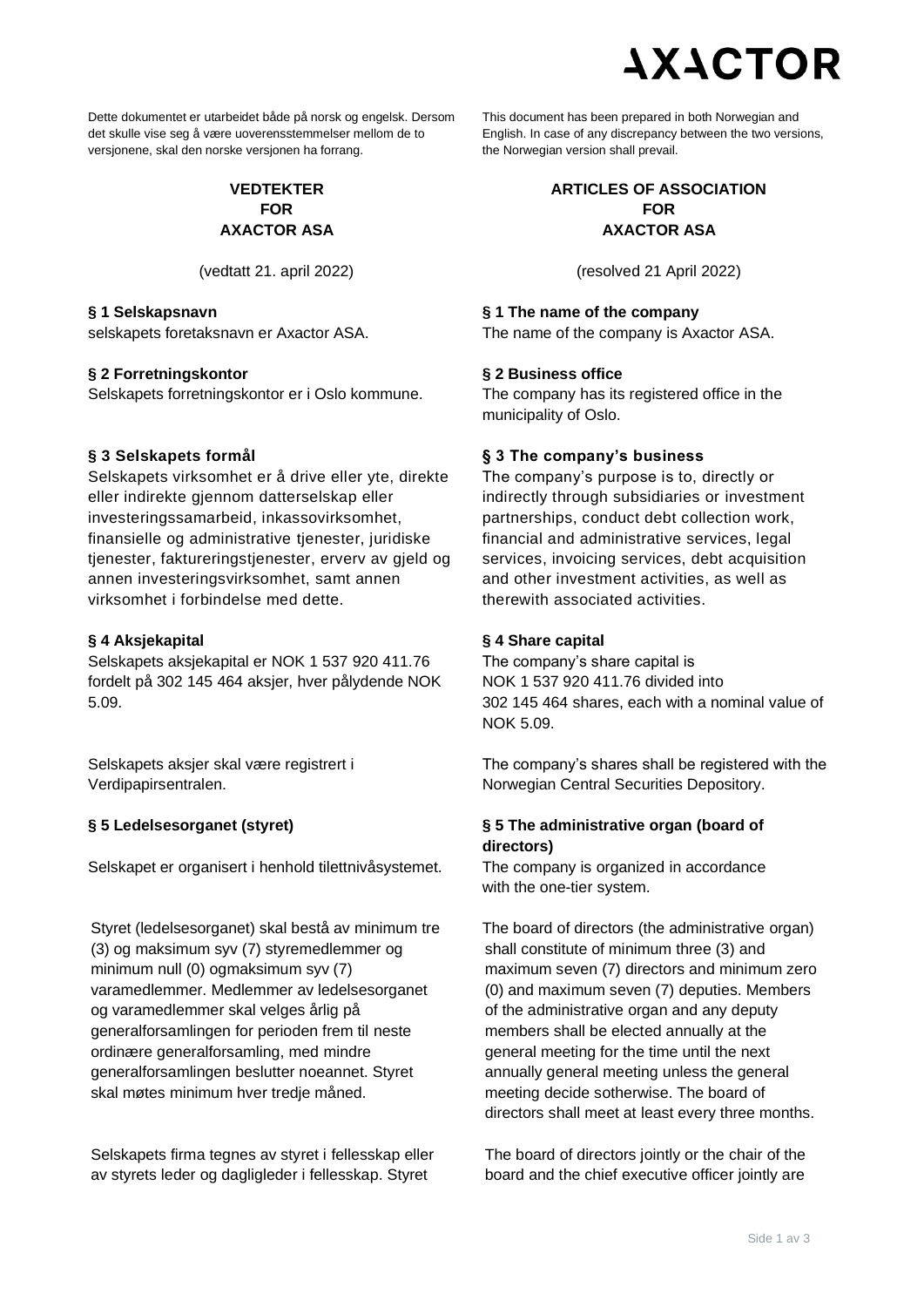kan meddele prokura. Daglig leder representerer selskapet utad i saker som inngår i den daglige ledelse.

#### **§ 6 Generalforsamling**

Dokumenter som gjelder saker som skal behandles i selskapets generalforsamling, herunder dokumenter som etter lov skal inntas i eller vedlegges innkallingen til generalforsamlingen, trenger ikke sendes til aksjonærene dersom dokumentene er tilgjengelige på selskapets hjemmeside. En aksjonær kan likevel kreve å få tilsendt dokumenter som gjelder saker som skal behandles på generalforsamlingen.

På den ordinære generalforsamling skal følgende spørsmål behandles og avgjøres:

- Godkjennelse av årsregnskapet og styrets årsberetning, herunder utdeling av utbytte.
- Avgjørelse av antall medlemmer og varamedlemmer av ledelsesorganet og valg av medlemmer og varamedlemmer til ledelsesorganet.
- Andre saker som etter loven eller vedtektene hører under generalforsamlingen.

Aksjonærer kan avgi sin stemme skriftlig, herunder ved bruk av elektronisk kommunikasjon, i en periode før generalforsamlingen. Styret kan fastsette nærmere retningslinjer for slik forhåndsstemming. Det skal fremgå av innkallingen til generalforsamlingen hvilke retningslinjer som er fastsatt.

Styret kan beslutte at aksjonærer som vil delta på generalforsamlingen må melde dette til selskapet innen en bestemt frist som ikke kan utløpe tidligere enn tre dager før generalforsamlingen.

#### **§ 7 Regnskapsvaluta**

Selskapets regnskapsvaluta er euro (EUR).

authorized to sign on behalf of the company. The board of directors may assign procuration. The chief executive officer represents the company externally in matters that are part of the day-to-day management of the company.

#### **§ 6 General meeting**

Documents relating to matters to be dealt with by the company's general meeting, including documents which by law shall be included in or attached to the notice of the general meeting, do not need to be sent to the shareholders if such documents have been made available on the company's website. A shareholder may nevertheless request that documents which relates to matters to be dealt with at the general meeting, are sent to him/her.

The annual general meeting shall address and resolve the following matters:

- Approval of the annual accounts and the report from the board of directors, including distribution of dividend.
- Determination of the number of members and deputy members of the administrative organ and election of members and deputies to the administrative organ.
- Any other matters which are referred to the general meeting by law or the articles of association.

The shareholders may cast their votes in writing, including through electronic communication, in a period prior to the general meeting. The board of directors can establish specific guidelines for such advance voting. The established guidelines must be stated in the notice of the general meeting.

The board of directors may decide that shareholders who want to participate in the general meeting must notify the company thereof within a specific deadline that cannot expire earlier than three days prior to the general meeting.

## **§ 7 Accounting currency**

The company's accounting currency is euro (EUR).